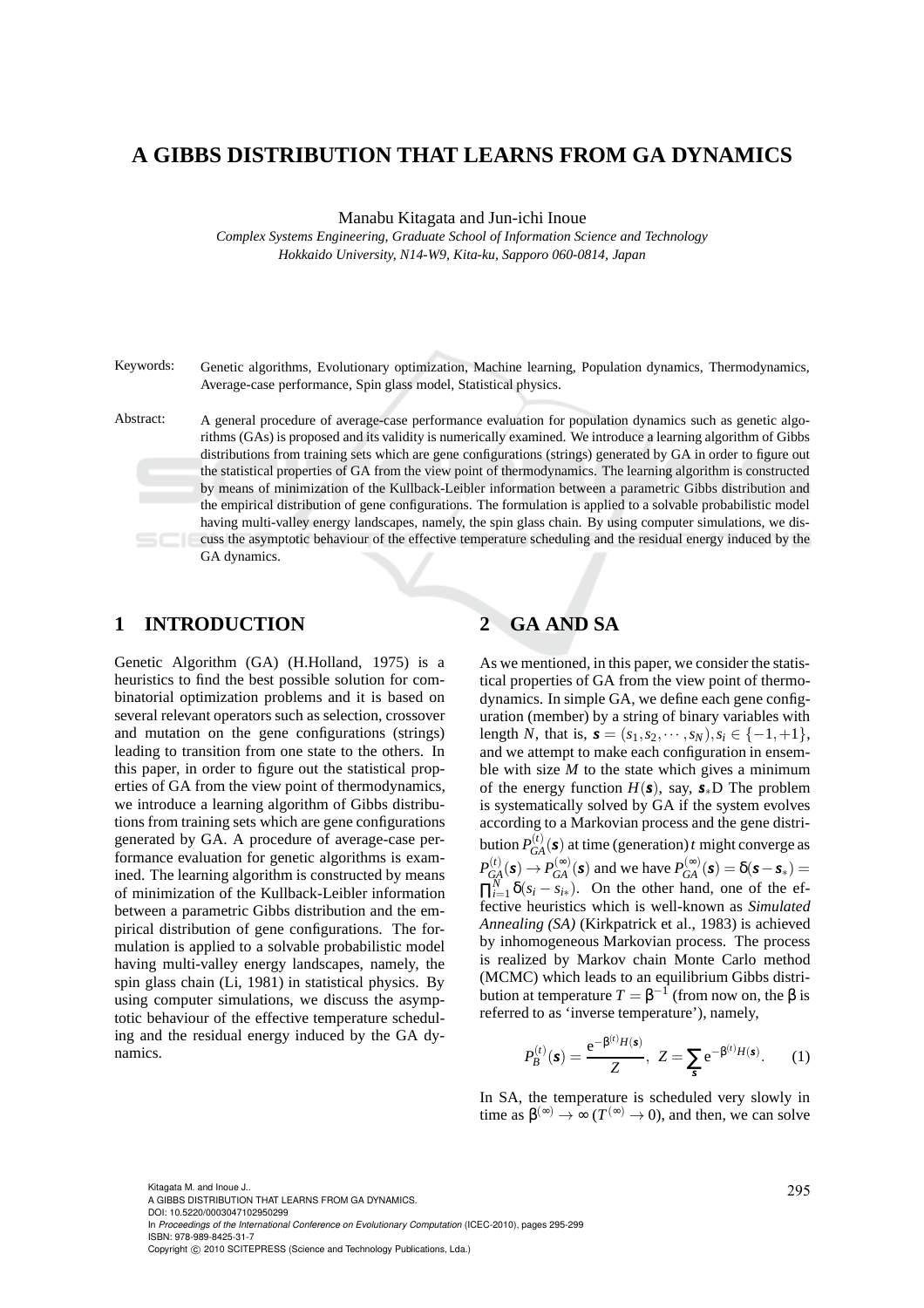the problem as  $P_B^{(\infty)}$  $B_B^{(\infty)}(\mathbf{s}) = \delta(\mathbf{s} - \mathbf{s}_*) = \prod_{i=1}^N \delta(s_i - s_{i*}).$ Therefore, both the GA and the SA share a concept to make the distribution convergence to a single (or several) delta-peak(s) at the solution(s). However, in general, the Markovian (dynamical) process of GA is very hard to treat mathematically due to the global transition between the states by the crossover or, especially, the mutation operator, whereas the SA causes only local transitions between the states. From the view point of EDA (Baluja, 1994), the dynamics of GA should lead to an empirical distribution of states.

# **3 FORMULATION AND TOOLS**

In this section, we explain our formulation and several tools to evaluate the average-case performance of GA through the effective temperature scheduling of the Gibbs distribution that is trained from gene configurations of simple GA.

# **3.1 Kullback-Leibler Information**

We start our argument from the distance between an empirical distribution from GA dynamics  $P_{GA}^{(t)}(\boldsymbol{s})$  and a Gibbs distribution  $P_R^{(t)}$  $B^{(l)}(s)$  at the effective temperature  $T = \beta^{-1}$ . The distance is measured by the following Kullback-Leibler information (KL)

$$
KL(P_{GA}||P_B) = \sum_{s} P_{GA}(s) \log \left\{ \frac{P_B(s)}{P_{SA}(s)} \right\}
$$
 (2)

where the summation with respect to all possible gene configurations  $\mathbf{s} = (s_1, \dots, s_N)$  is defined by  $\Sigma_{\mathbf{s}}(\cdots) \equiv \sum_{s_1=\pm 1} \cdots \sum_{s_N=\pm 1} (\cdots).$  In this paper, we represent each component of gene configurations by  $s_i = \pm 1$  instead of  $s_i = 0, 1$  because we choose the cost function of spin glasses to be minimized as a benchmark test later on. The 'spin' here means a tiny magnet in atomic scale-length and  $s_i = +1$  stands for 'upspin' and vice versa. We should keep in mind that the above distance is dependent on the inverse temperature β. Thus, we obtain the following Boltzmannmachine-type learning equation with respect to  $\beta$  as

$$
\frac{d\beta}{dt} = -\frac{\partial KL(P_{GA}^{(t)}||P_B^{(t)})}{\partial \beta} = \sum_{s} P_{GA}^{(t)}(s) \cdot \frac{\partial P_B^{(t)}(s)/\partial \beta}{P_B^{(t)}(s)}.
$$
\n(3)

We naturally expect that the effective temperature evolves so as to minimize the KL information for each time step. When both distributions become identical one in the limit of  $t \to \infty$ , namely,  $P_{GA}^{(\infty)}(\mathbf{s}) = P_B^{(\infty)}(\mathbf{s})$ ,

we obtain

$$
\frac{d\beta}{dt} = \sum_{s} P_{GA}^{(\infty)}(s) \cdot {\partial P_B^{(\infty)}(s) / \partial \beta} / P_B^{(\infty)}(s)
$$

$$
= (\partial/\partial \beta) \sum_{s} \delta(s - s_*) = \partial \alpha / \partial \beta = 0 \quad (4)
$$

and the time evolution of inverse-temperature then stops. We should notice that  $\alpha \equiv \sum_{s} \delta(s - s_{s})$  is the number of degeneracy at the lowest energy states.

#### **3.2 Learning Equation for Spin Systems**

Here we attempt to restrict ourselves to more particular problems, namely, we deal with a class of combinatorial optimization problems whose cost functions are described by the energy function of Ising model.

We first reformulate the equation (3) by means of Ising spin systems having the energy function  $H(s)$  =  $-\sum_{ij} J_{ij} s_i s_j$ . For the case of positive constant spinspin interaction  $J_{ij} = J > 0$ ,  $\forall_{i,j}$ , the lowest energy state is apparently given by  $s_i = +1$ ,  $\forall i$  (all-up spins) or  $s_i = -1$ ,  $\forall i$  (all-down spins). However, as we shall see in the following sections, for the case of randomly distributed  $J_{ij}$  (the  $\pm$  sign is also random), the lowest energy state is highly degenerated and it becomes very hard to find the state.

Substituting the corresponding Gibbs distribution  $P_B(s) = \exp[-\beta H(s)] / \sum_s \exp[-\beta H(s)]$  into equation (3), the learning equation leads to

$$
\frac{d\beta}{dt} = \sum_{s} P_{GA}(s) \left( \sum_{ij} J_{ij} s_i s_j \right)
$$

$$
- \frac{\sum_{s} (\sum_{ij} J_{ij} s_i s_j) \exp[\beta \sum_{ij} J_{ij} s_i s_j]}{\sum_{s} \exp[\beta \sum_{ij} J_{ij} s_i s_j]} \qquad (5)
$$

where the second term appearing in the right hand side of the above equation is internal energy of the system described by the Hamiltonian  $H(s)$  =  $-\sum_{ij} J_{ij} s_i s_j$  at temperature  $T = \beta^{-1}$ , whereas the first term is the energy  $H(s)$  averaged over the empirical distribution  $P_{GA}(s)$  of GA. Then, we immediately find that the condition

$$
\sum_{s} P_{GA}(s) (\sum_{ij} J_{ij} s_i s_j) = \sum_{s} P_B(s) (\sum_{ij} J_{ij} s_i s_j)
$$
  
= 
$$
\frac{\sum_{s} (\sum_{ij} J_{ij} s_i s_j) \exp[\beta \sum_{ij} J_{ij} s_i s_j]}{\sum_{s} \exp[\beta \sum_{ij} J_{ij} s_i s_j]}
$$
(6)

yields  $d\beta/dt = 0$  for  $P_{GA}(s) = P_B(s)$ .

In general, it is very hard to calculate the internal energy of the spin system

$$
U(\{J\}: \beta) \equiv -\frac{\sum_{s} (\sum_{ij} J_{ij} s_i s_j) \exp[\beta \sum_{ij} J_{ij} s_i s_j]}{\sum_{s} \exp[\beta \sum_{ij} J_{ij} s_i s_j]} \quad (7)
$$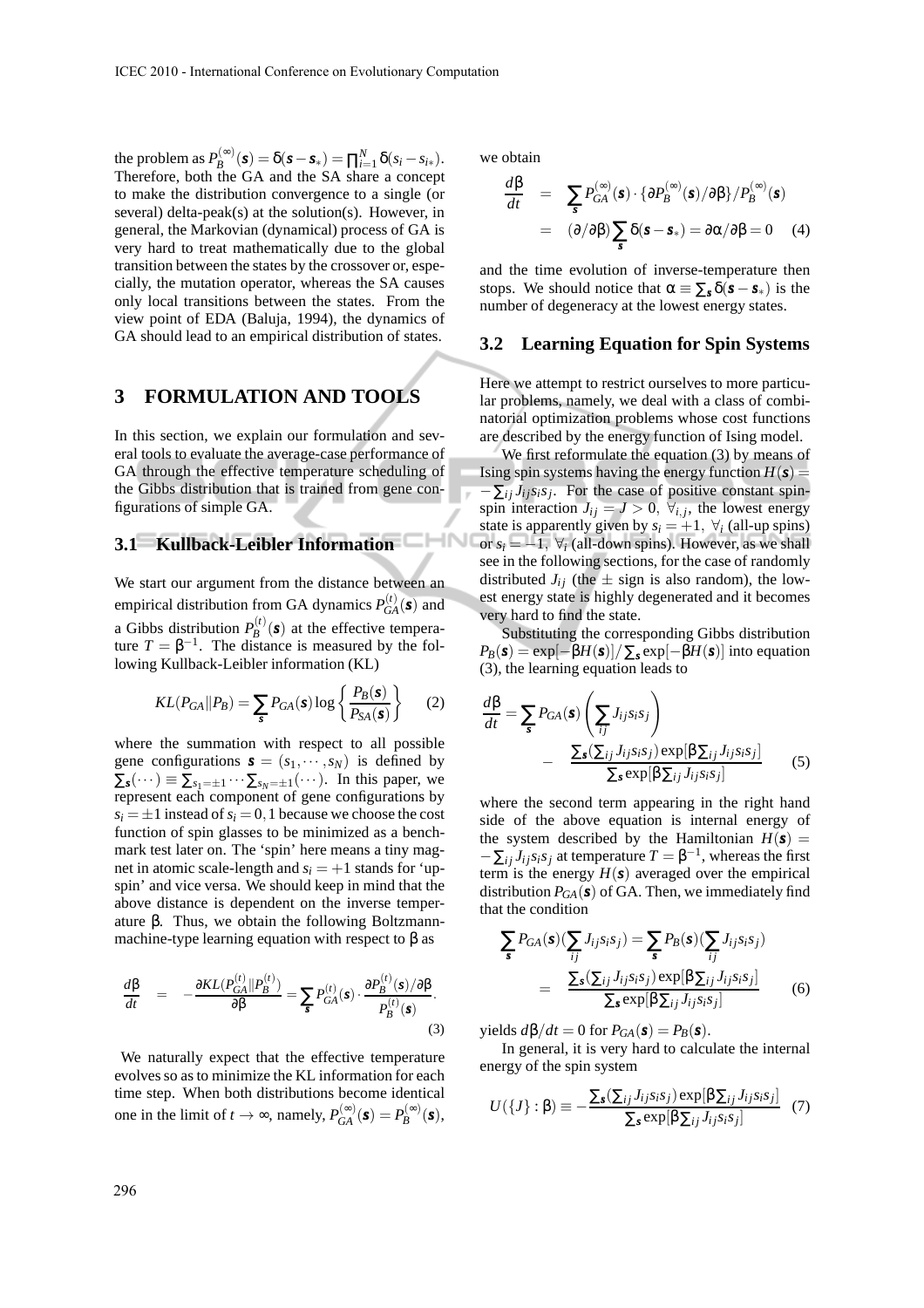because  $2^N$  sums for all possible configurations in  $\Sigma$ <sub>*s*</sub>(...)</sub> are needed to evaluate the  $E({J}; \beta)$ , where we defined a set of interactions by  $\{J\} \equiv \{J_{ij}|i, j =$  $1, \dots, N$ . To overcome this difficulty, we usually use the so-called Markov chain Monte Carlo (MCMC) method to calculate the expectation (7) by important sampling from the Gibbs distribution at temperature  $T = \beta^{-1}$ .

On the other hand, the first term appearing in the right hand side of (5), we evaluate the expectation by making use of

$$
U_{GA}(\lbrace J \rbrace) \equiv -\sum_{\mathbf{s}} P_{GA}(\mathbf{s}) \left( \sum_{ij} J_{ij} s_i s_j \right)
$$

$$
= -\lim_{L \to \infty} \frac{1}{L} \sum_{l=1}^{L} \left( \sum_{ij} J_{ij} s_i(t, l) s_j(t, l) \right) \tag{8}
$$

where  $s_i(t, l)$  is the *l*-th sampling point at time *t* from the empirical distribution of GA. Namely, we shall replace the expectation of the cost function  $H(s)$  =  $-\sum_{i} J_{ij} s_i s_j$  over the distribution  $P_{GA}(s)$  by sampling from the empirical distribution of GA.

By a simple transformation  $β \rightarrow T^{-1}$  in equation (5), we obtain the Boltzmann-machine-type learning equation with respect to effective temperature *T* as follows.

$$
\frac{dT}{dt} = -T^2 \left( U(\{J\} : T^{-1}) - U_{GA}(\{J\}) \right) (9)
$$

From this learning equation, we find that timeevolution of effective temperature depends on the difference between the expectations of the cost function over the Gibbs distribution at temperature *T* and the empirical distribution of GA.

#### **3.3 Average-case Performance**

We should evaluate the 'average-case performance' of the learning equation which is independent of the realization of 'problem' {*J*}. Namely, one should evaluate the 'data-averaged' learning equation

$$
\frac{dT}{dt} = -T^2 \left( \mathbb{E}_{\{J\}} \left( U(\{J\} : T^{-1}) \right) - \mathbb{E}_{\{J\}} \left( U_{GA}(\{J\}) \right) \right) \tag{10}
$$

to discuss the average-case performance, where we defined the average  $\mathbb{E}_{\{J\}}(\cdots)$  by  $\mathbb{E}_{\{J\}}(\cdots) \equiv$  $\prod_{ij} \int dJ_{ij}(\cdots) P(J_{ij})$ . We should keep in mind that in this paper we deal with the problem in which each interaction  $J_{ij}$  has no correlation with the others, namely,  $\mathbb{E}_{\{J\}}(J_{ij}J_{kl}) = J^2 \delta_{i,k} \delta_{j,l}$  where we defined  $J^2$  as a variance of  $P(J_{ij})$  and  $\delta_{x,y}$  stands for a Kronecker's delta.

# **4 MATHEMATICALLY TRACTABLE MODEL**

In this section, we introduce a spin glass model which will be used as a benchmark cost function to be minimized by GA. The model is called as *spin glass chain*. It is one-dimensional spin glass model having only nearest neighboring interactionsD It is possible for us to investigate the temperature dependence of internal energy and moreover, one can obtain the lowest energy exactly. The energy function (Hamiltonian in the literature of statistical physics) is given by

$$
H = -\sum_{i=1}^{N} J_i s_i s_{i+1}, J_i = \mathcal{K}(0,1) \qquad (11)
$$

where  $J_i$  stands for the interaction between spins  $s_i$ and  $s_{i+1}$ .  $\mathcal{N}(a,b)$  denotes a normal Gaussian distribution with mean *a* variance *b*D We plot the typical



Figure 1: Typical energy landscape  $H(s) = -\sum_i J_i s_i s_{i+1}$ with  $P(J_i) = \mathcal{N}(0, 1), \mathbb{E}(J_i J_j) = \delta_{i,j}$  of the spin glass chain. The number of spins is  $N = 10$ . It should be noted that the horizontal axis *S* denotes the label of states, that is,  $S = 1, 2, \cdots, 2^N (= 1028)$ . For instance,  $S = 1$  stands for a state, say,  $s(S = 1) = (+1, +1, \dots, +1)$  and  $S = 2^N$  denotes  $s(S = 2^N) = (-1, -1, \dots, -1)$ . The right panel stands for internal energy of spin glass chain as a function of temperature. The solid line is exact result  $U = -\beta \int_{-\infty}^{\infty} \frac{D\bar{x}}{\cosh^2 \beta x}$ , whereas the dots denote the internal energy calculated by the MCMC for  $N = 3000$ . The error-bars are calculated by 10-independent runs for different choice of the  ${J} \equiv$  $\{J_i | i = 1, \cdots, N\}$ . The inset indicates the  $U_{\text{min}}$  as a function of  $J_0$ . We set  $J = 1$ .

energy landscape in Figure 1 (left). From this figure, we find that the structure of the energy surface is complicated and it seems to be difficult for us to find the lowest energy state.

However, we should notice that in (11)  $s_i$  takes  $\pm 1$ and the product  $s_i s_{i+1}$  also has a value  $\pm 1$ . Hence, we introduce the new variable  $\tau_i$  which is defined by  $\tau_i$  =  $s_i s_{i+1}$ , then  $\tau_i$  takes  $\tau_i \in \{1, -1\}$ . Therefore, in order to minimize  $H(\tau) = -\sum_i J_i \tau_i$ , we should determine  $\tau_i = \text{sgn}(J_i)$  for each *i* and then, we have the lowest energy as  $U_{\text{min}} = -\sum_i J_i \text{sgn}(J_i) = -\sum_i |J_i|$ . Namely, when  $J_i$  obeys a Gaussian with mean  $J_0$  and variance  $J^2$ , the lowest energy for a single spin is obtained in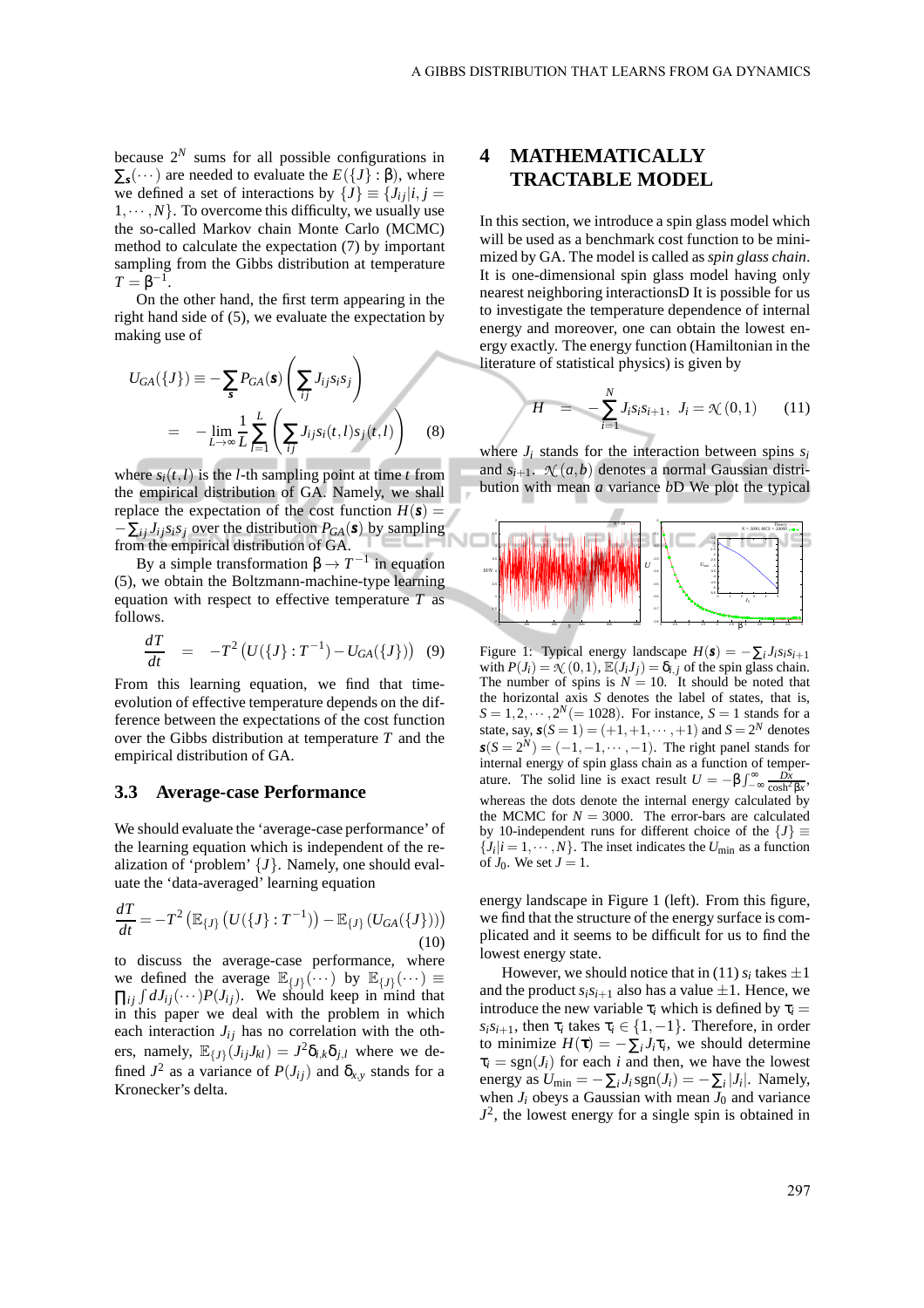the thermodynamic limit  $N \rightarrow \infty$  as

$$
\lim_{N \to \infty} \frac{U_{\min}}{N} = \mathbb{E}_{\{J\}}(|J_i|) = \int_{-\infty}^{\infty} \frac{dJ_i}{\sqrt{2\pi}J} e^{-\frac{(J_i - J_0)^2}{2J^2}} |J_i|
$$

$$
= -J_0 - J \sqrt{\frac{2}{\pi}} e^{-\frac{J_0^2}{2J^2}}
$$

where  $\mathbb{E}_{\{J\}}(\cdots)$  here stands for the average over the configuration  $\{J\} \equiv (J_1, \cdots, J_N)$ .

Thus, for the choice of  $(J_0, J) = (1, 0)$ , namely, in the limit of the ferromagnetic Ising model, we have the lowest energy as  $U_{\text{min}}/N = -1$  (all spins align in the same direction), On the other hand, for the choice of  $(J_0, J) = (0, 1)$ , we have  $U_{\text{min}} = -\sqrt{2/\pi}$ . These facts mean that the lowest energy changes according to the value of ratio  $J_0/J$ .

We next consider the case of finite effective temperature, namely, β < ∞. For this case, internal energy per spin is explicitly given by  $\lim_{N\to\infty}$   $\langle H\rangle_{\tau}/N =$  $\mathbb{E}_{\{J\}}(\langle H \rangle_{\tau}) = -(\partial/\partial \beta) \log \sum_{\tau} e^{\beta \sum_i J_i \tau_i} \text{ with } \langle \cdots \rangle_{\tau} \equiv$  $\sum_{\tau} \exp[\beta \sum_{i} J_{i} \tau_{i}]/Z_{\tau}$  where we defined  $\sum_{\tau} (\cdots) \equiv$  $\sum_{\tau_i=\pm 1} \cdots \sum_{\tau_N=\pm 1} (\cdots)$  and the partition function  $Z_{\tau} = \sum_{\tau} e^{\beta \sum_i J_i \tau_i}$  is now calculated as  $\{2 \cosh(\beta J_i)\}^N$ . Hence, we have the average free energy density defined by  $f = \lim_{N \to \infty} (\log Z/N) = N^{-1} \mathbb{E}_{\{J\}}(\log Z)$  is evaluated as follows.

$$
f = \int_{-\infty}^{\infty} Dx \log 2 \cosh \beta (J_0 + Jx) \qquad (12)
$$

where we defined  $Dx \equiv dx e^{-x^2/2}/\sqrt{2\pi}$ . From the above result, we immediately obtain the internal energy per spin  $U = -\partial f / \partial \beta$  by

$$
U = -\beta \int_{-\infty}^{\infty} \frac{Dx}{\cosh^2 \beta x}.
$$
 (13)

for the case of  $(J_0, J) = (0, 1)$ . In Figure 1 (right), we show the *U* as a function of *T*. From the arguments we provided above, we have the following learning equation (14) for the spin glass chain whose Hamiltonian is given by (11) is now rewritten as

$$
\frac{dT}{dt} = T^2 \lim_{L \to \infty} \frac{1}{L} \sum_{l=1}^{L} \left( \sum_{i} J_i s_i(t, l) s_{i+1}(t, l) \right)
$$

$$
- T \int_{-\infty}^{\infty} \frac{Dx}{\cosh^2 T^{-1} x}.
$$
(14)

## **5 RESULTS**

The results are summed up below. We show the timeevolution of effective temperature (14) and the residual energy for the case of spin glass chain with parameter sets:  $\sigma = 2$  (The number of members in selection of tournament -type at each generation),  $p_c = 0.1$ 

(The rate for a single point crossover),  $p_m = 0.001$ (The mutation rate) in Figure 2. From this figure, we find that the asymptotic behaviour of the effective temperature follows a power-law. This schedule is faster than the effective temperature scheduling for the optimal simulated annealing  $\sim 1/\log(1+t)$  (Geman and Geman, 1984), however, slower than the exponential decreasing. Thus, here we define the residual energy and its time-dependence as the difference between the lowest energy and current energy obtained by the GA dynamics. We find that the residual energy which is defined by

$$
\varepsilon \equiv H(\mathbf{s}) - \min_{\mathbf{s}} H(\mathbf{s}) \tag{15}
$$

also asymptotically goes to zero and it follows a power-law in the scaling regime *t* ≫ 1.



Figure 2: Time evolution of the effective temperature (upper panel) and the residual energy defined by (15) (lower panel) for the case of spin glass chain. We used a simple GA having  $\sigma = 2$ ,  $p_c = 0.1$ ,  $p_m = 0.001$ . We set the number of spins  $N = 2000$  and population  $M = 100$ , respectively. The inset stands for the asymptotic behaviour.

## **6 CONCLUDING REMARKS**

We introduced a learning algorithm of Gibbs distributions from training sets which are gene strings generated by GA to figure out the statistical properties of GA from the view point of thermodynamics. A procedure of average-case performance evaluation for genetic algorithms was numerically examined. The formulation was applied to a solvable probabilistic model having multi-valley energy landscapes, namely, the spin glass chain. By using computer simulations, we discussed the asymptotic behaviour of the effective temperature scheduling and the residual energy induced by the GA dynamics.

## **REFERENCES**

Baluja, S. (1994). Population-based incremental learning: A method for integrating genetic search based function optimization and competitive learning. *Technical Report, School of Computer Science, Carnegie Mellon University*, CMU-CS-94:163.